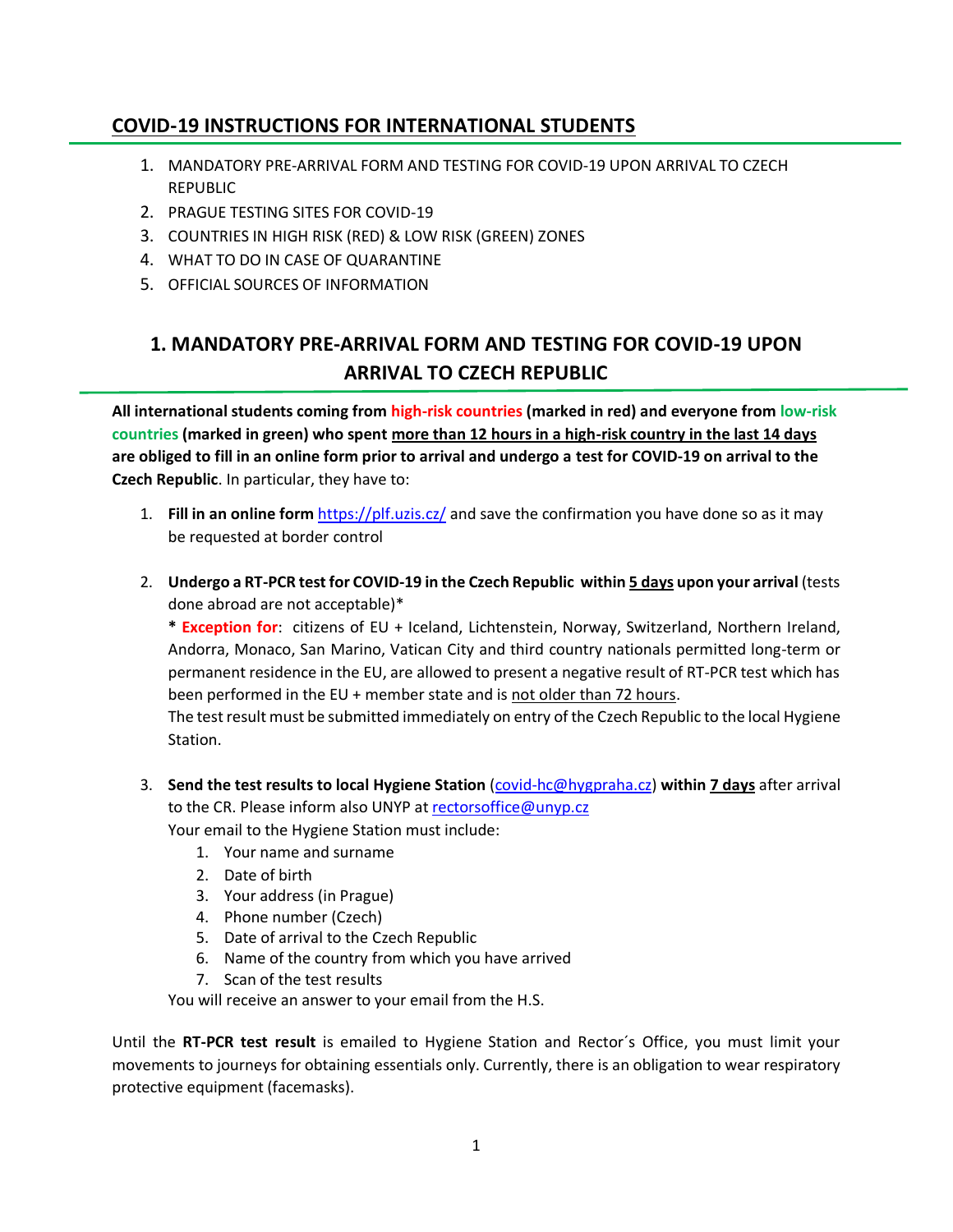**If you fail to send your test results** to the local Hygiene Station within 7 days after your arrival to the CR, you will be ordered to undertake the necessary quarantine measures.

### **WHEN TRAVELLING FROM THE UK:**

- For everyone who has been to the UK from more than 12 hours in the last 14 days
- You must fill in the pre-arrival form and must submit a negative Covid-19 test result (not older than 72 hours) **before** travelling to the Czech Republic.
- After arrival you must get tested again in between the 5<sup>th</sup> and  $7<sup>th</sup>$  days of your arrival and submit the result to the local hygiene station.
- Until the **RT-PCR test result** is emailed to Hygiene Station and Rector´s Office, you must limit your movements to journeys for obtaining essentials only. Currently, there is an obligation to wear respiratory protective equipment (facemasks).

## **2. PRAGUE TESTING SITES FOR COVID-19**

#### **2.1 PRAGUE AIRPORT**

 (Address: Aviatická, 161 00, Prague 6; corridor connecting Terminal 1 and Terminal 2) - <https://www.prg.aero/en/testing-covid-19>

- **Appointments in advance**: NO
- **Opening hours**: Monday Sunday from 4 am to 12 am
- **Price:** CZK 1750 / 65 EUR cash and card
- **Procedure info:** The operating hours of the testing site will be adjusted according to the current air traffic. The samples taken at the airport are analysed at a remote workplace fitted for the purpose and the test results are shared with the tested person in a standard mode within a maximum of 12 hours via e-mail.
- **How to get there:** Public Transport: Bus stop Letiště Václava Havla, No. 100, 119, 191

#### **2.2 PRAGUE CENTER - WENCESLAS SQUARE**

(Address: Václavské náměstí 824 / 29, Praha 1)

- <https://www.ghcgenetics.cz/covid/vn/>
- **Appointments in Advance:** NO
- **Opening hours:** Monday Sunday from 8 am to 6 pm
- **Price: CZK 1750**
- **Procedure info:** Samples are taken at the site, analyzed and you receive results via SMS within 24 hours.
- **How to get there:** Public transport: Metro stops Muzeum and Můstek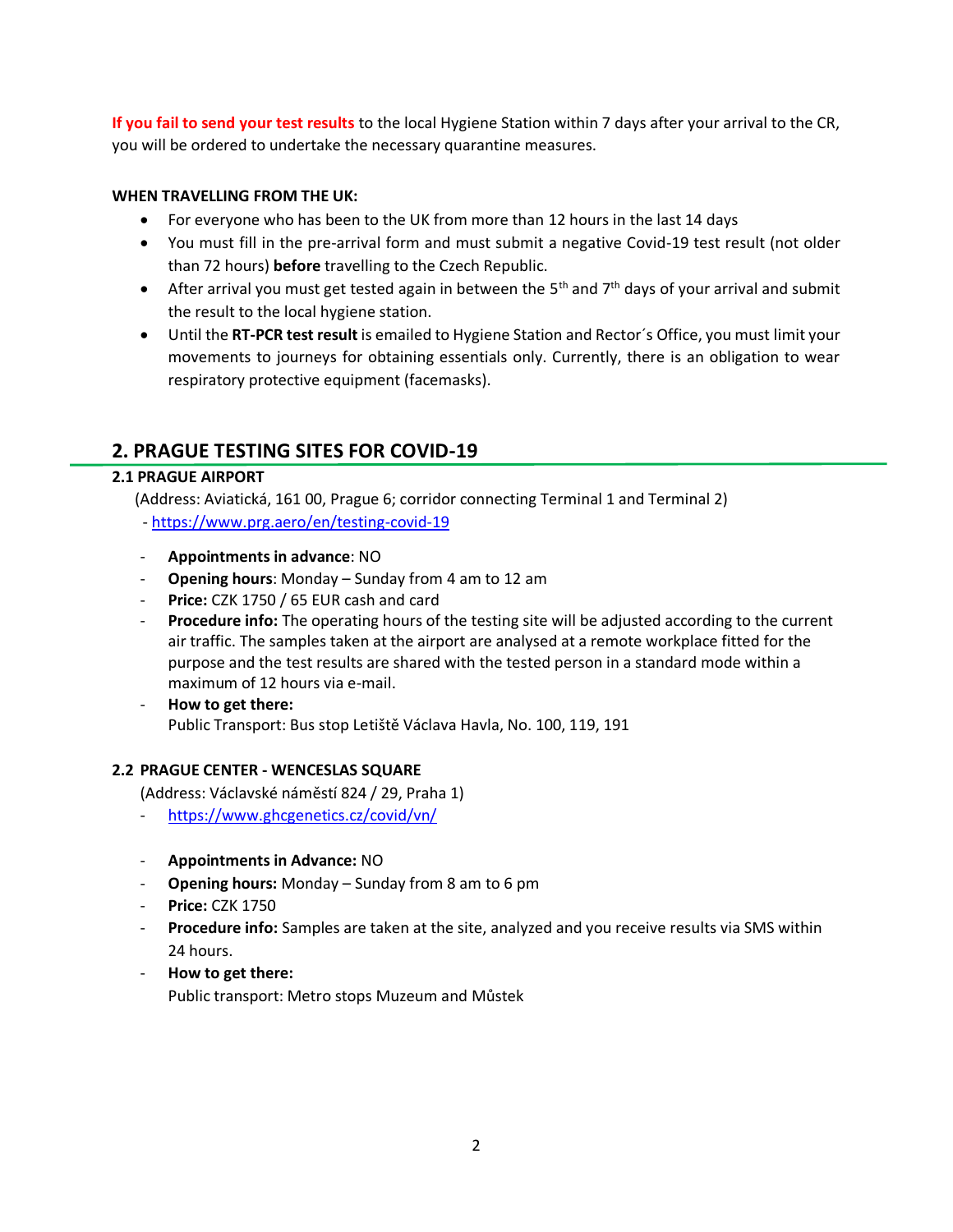Option for the second test close to UNYP – Appointment required and testing days are only Mondays **2.3 FACULTY OF MEDICINE Charles University**

(Address: Na Bojišti 1, Praha 2, testing site accessible from the courtyard – to the right)

- <https://uim.lf1.cuni.cz/en/coronavirus>
- **Appointment in Advance:** YES required
- **Opening day:** Mondays
- **Price:** CZK 1700
- **Procedure info:** You must book an appointment in advance at **[corona@lf1.cuni.cz](mailto:corona@lf1.cuni.cz)** and be there for the appointment with a filled in and printed out form (can be found on the website) and a confirmation of payment. Analysis is done the next day and you receive a Text Message with a code that let´s you download the medical report from the web.
- **How to get there:**  On foot - 9 minute walk from UNYP Public Transport: Bus stops Na Bojišti or Kateřinská, No. 148

#### **FOR MORE TESTING SITES CHECK:** <https://koronavirus.mzcr.cz/seznam-odberovych-center/>

## **3. COUNTRIES IN HIGH RISK (RED) & LOW RISK (GREEN) ZONES**

**Green/low-risk countries** – named in the list that can be found here: <https://www.mvcr.cz/mvcren/article/coronavirus-information-of-moi.aspx> (see No 2. Entry into the Territory of the CR)

**Red/high-risk countries** – Countries not included in the list above

#### SIMPLIFIED SCHEME FOR ENTRY INTO CZECHIA<sup>1</sup> (from 1.7.2020)

|                                   | CATEGORY ACCORDING TO<br>THE LEVEL OF RISK | SAME RULES FOR ENTRY INTO<br>CZE AS BEFORE COVID-19 | NECESSITY OF PROVING THE<br>PURPOSE OF STAY/NECESSITY<br>OF PCR TEST OR QUARANTINE |
|-----------------------------------|--------------------------------------------|-----------------------------------------------------|------------------------------------------------------------------------------------|
| CITIZENS OF EU+<br>COUNTRIES      | <b>COUNTRY ON THE LIST</b>                 | <b>YES</b>                                          | NO/NO                                                                              |
|                                   | <b>COUNTRY NOT ON THE LIST</b>             | <b>NO</b>                                           | NO/YES                                                                             |
|                                   |                                            |                                                     |                                                                                    |
| THIRD-COUNTRY<br><b>NATIONALS</b> | <b>COUNTRY ON THE LIST</b>                 | <b>YES</b>                                          | NO/NO                                                                              |
|                                   | <b>COUNTRY NOT ON THE LIST</b>             | NO.                                                 | <b>YES/YES</b>                                                                     |